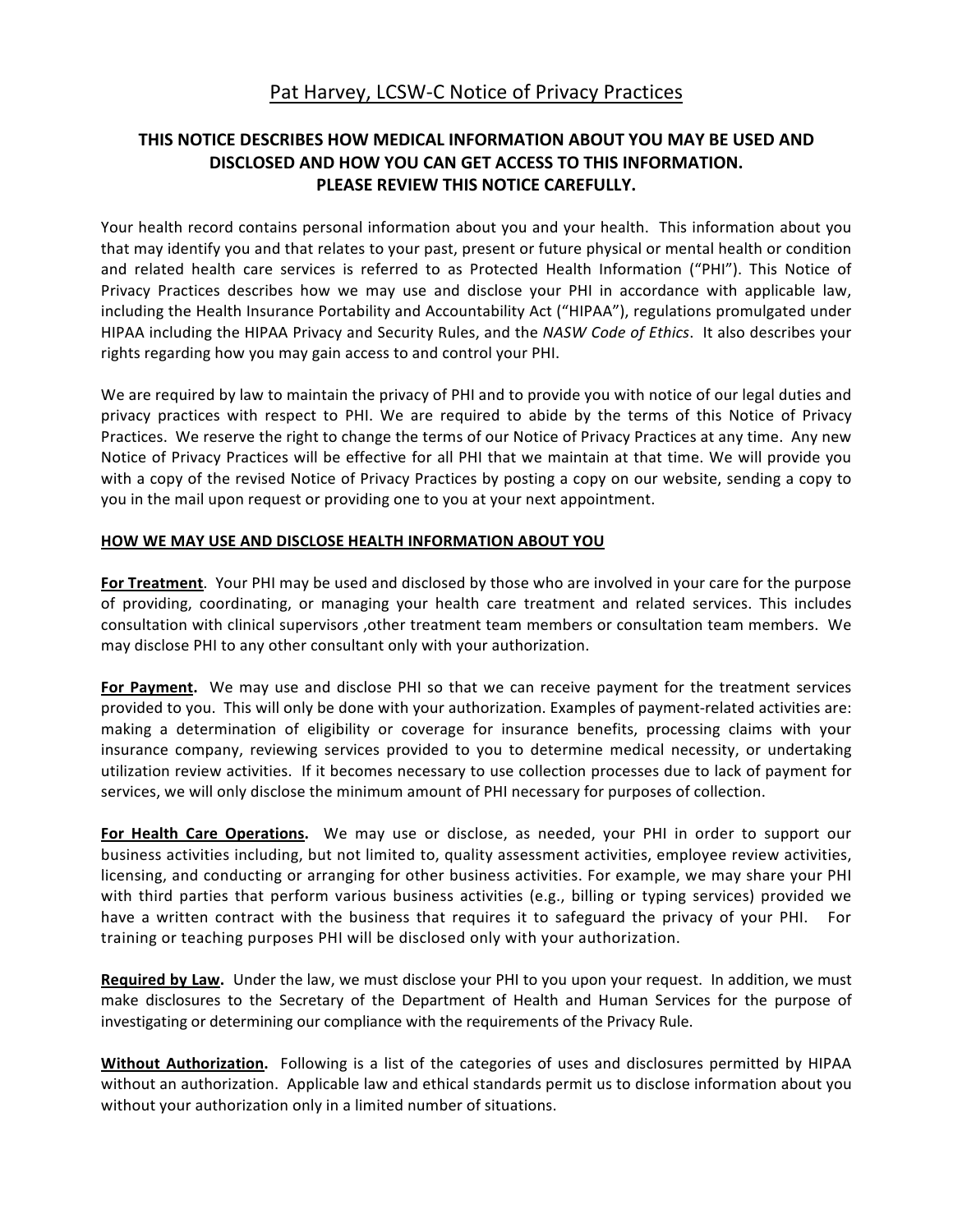As a social worker licensed in this state and as a member of the National Association of Social Workers, it is our practice to adhere to more stringent privacy requirements for disclosures without an authorization. The following language addresses these categories to the extent consistent with the NASW Code of Ethics and HIPAA.

- Child Abuse or Neglect. We may disclose your PHI to a state or local agency that is authorized by law to receive reports of child abuse or neglect.
- **Adult and Domestic Abuse** Your therapist may disclose protected health information regarding you if there is reasonably belief that you are a victim of abuse, neglect, self-neglect or exploitation
- **Serious Threat to Health or Safety** We may disclose your PHI if you communicate to your clinician/coach a specific threat of imminent harm against another individual, including the clinician/coach, or if your clinician/coach believes that there is clear, imminent risk of physical or mental injury being inflicted against another individual or upon the public, disclosures may be made to protect that individual or the public. If your clinician/coach believes that you present an imminent, serious risk of physical or mental injury or death to yourself, your clinician/coach may make disclosures considered necessary to protect you from harm. If information is disclosed to prevent or lessen a serious threat it will be disclosed to a person or persons reasonably able to prevent or lessen the threat, including the target of the threat.
	- $\circ$  If your clinician/coach believes that you are a future risk to yourself or another person and has reason to believe that you may obtain a gun your clinician/coach may take whatever steps are needed to block you from this action. Usually this involves notifying the police to have your name added to a Do Not Sell list.
- **Public Safety.** We may disclose your PHI if necessary to prevent or lessen a serious and imminent threat to the health or safety of a person or the public.
- Judicial and Administrative Proceedings. We may disclose your PHI pursuant to a subpoena (with your written consent), court order, administrative order or similar process.
- Deceased Patients. We may disclose PHI regarding deceased patients as mandated by state law, or to a family member or friend that was involved in your care or payment for care prior to death, based on your prior consent. A release of information regarding deceased patients may be limited to an executor or administrator of a deceased person's estate or the person identified as next-ofkin. PHI of persons that have been deceased for more than fifty (50) years is not protected under HIPAA.
- **Medical Emergencies.** We may use or disclose your PHI in a medical emergency situation to medical personnel only in order to prevent serious harm. Our staff will try to provide you a copy of this notice as soon as reasonably practicable after the resolution of the emergency.
- **Family Involvement in Care.** We may disclose information to close family members or friends directly involved in your treatment based on your consent or as necessary to prevent serious harm.
- **Health Oversight.** If required, we may disclose PHI to a health oversight agency for activities authorized by law, such as audits, investigations, and inspections. Oversight agencies seeking this information include government agencies and organizations that provide financial assistance to the program (such as third-party payors based on your prior consent) and peer review organizations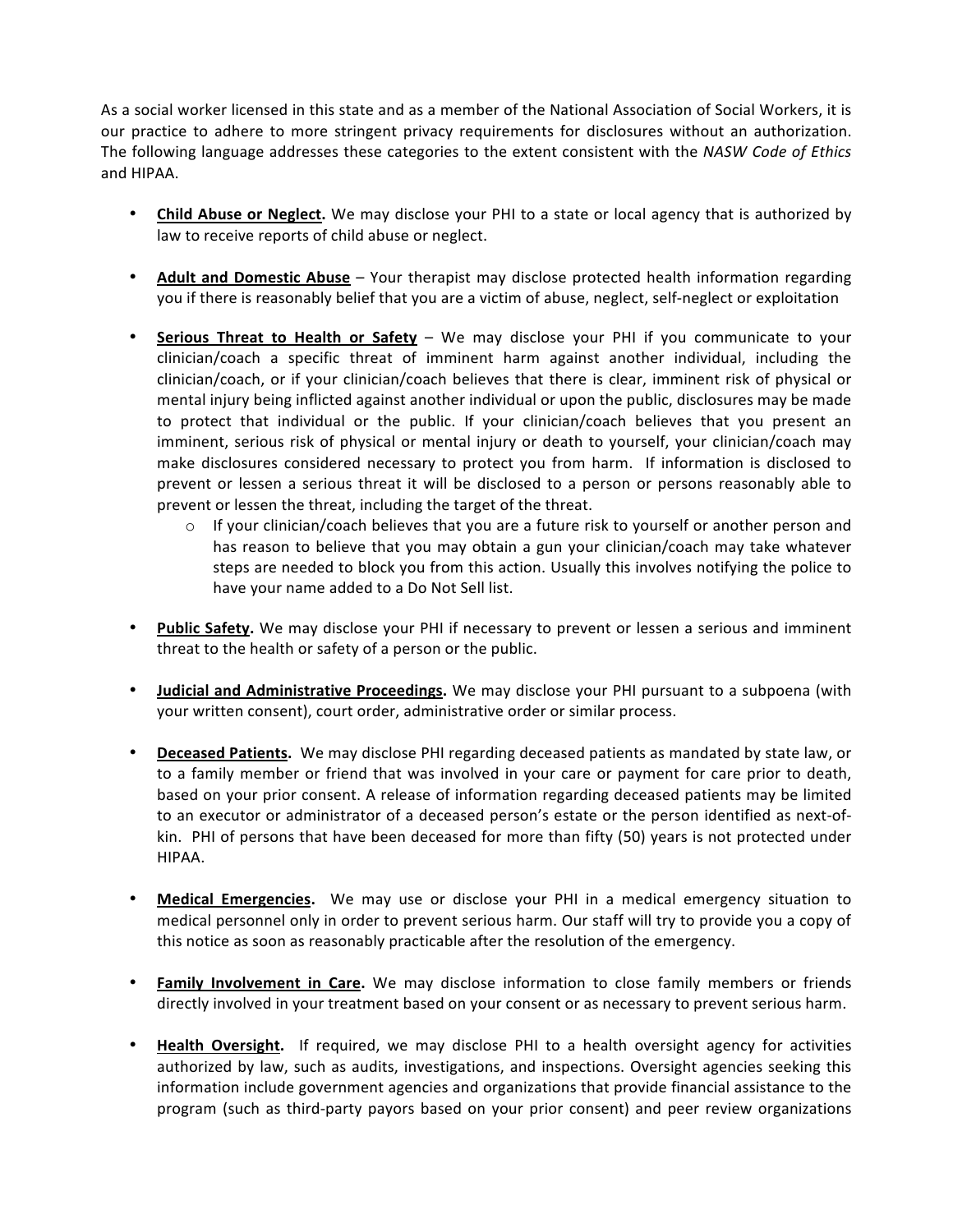performing utilization and quality control.

- Law Enforcement. We may disclose PHI to a law enforcement official as required by law, in compliance with a subpoena (with your written consent), court order, administrative order or similar document, for the purpose of identifying a suspect, material witness or missing person, in connection with the victim of a crime, in connection with a deceased person, in connection with the reporting of a crime in an emergency, or in connection with a crime on the premises.
- **Specialized Government Functions.** We may review requests from U.S. military command authorities if you have served as a member of the armed forces, authorized officials for national security and intelligence reasons and to the Department of State for medical suitability determinations, and disclose your PHI based on your written consent, mandatory disclosure laws and the need to prevent serious harm.
- Public Health. If required, we may use or disclose your PHI for mandatory public health activities to a public health authority authorized by law to collect or receive such information for the purpose of preventing or controlling disease, injury, or disability, or if directed by a public health authority, to a government agency that is collaborating with that public health authority.

**Research.** PHI may only be disclosed after a special approval process or with your authorization.

**Verbal Permission.** We may also use or disclose your information to family members that are directly involved in your treatment with your verbal permission.

**With Authorization**. Uses and disclosures not specifically permitted by applicable law will be made only with your written authorization, which may be revoked at any time, except to the extent that we have already made a use or disclosure based upon your authorization. The following uses and disclosures will be made only with your written authorization: (i) most uses and disclosures of psychotherapy notes which are separated from the rest of your medical record; (ii) most uses and disclosures of PHI for marketing purposes, including subsidized treatment communications; (iii) disclosures that constitute a sale of PHI; and (iv) other uses and disclosures not described in this Notice of Privacy Practices.

### YOUR RIGHTS REGARDING YOUR PHI

You have the following rights regarding PHI we maintain about you. To exercise any of these rights, please submit your request in writing to our Privacy Officer (Britt Rathbone) at 5942 Hubbard Drive, Rockville, MD 20852:

- **Right of Access to Inspect and Copy.** You have the right, which may be restricted only in exceptional circumstances, to inspect and copy PHI that is maintained in a "designated record set". A designated record set contains mental health/medical and billing records and any other records that are used to make decisions about your care. Your right to inspect and copy PHI will be restricted only in those situations where there is compelling evidence that access would cause serious harm to you or if the information is contained in separately maintained psychotherapy notes. We may charge a reasonable, cost-based fee for copies. If your records are maintained electronically, you may also request an electronic copy of your PHI. You may also request that a copy of your PHI be provided to another person.
- **Right to Amend.** If you feel that the PHI we have about you is incorrect or incomplete, you may ask us to amend the information although we are not required to agree to the amendment. If we deny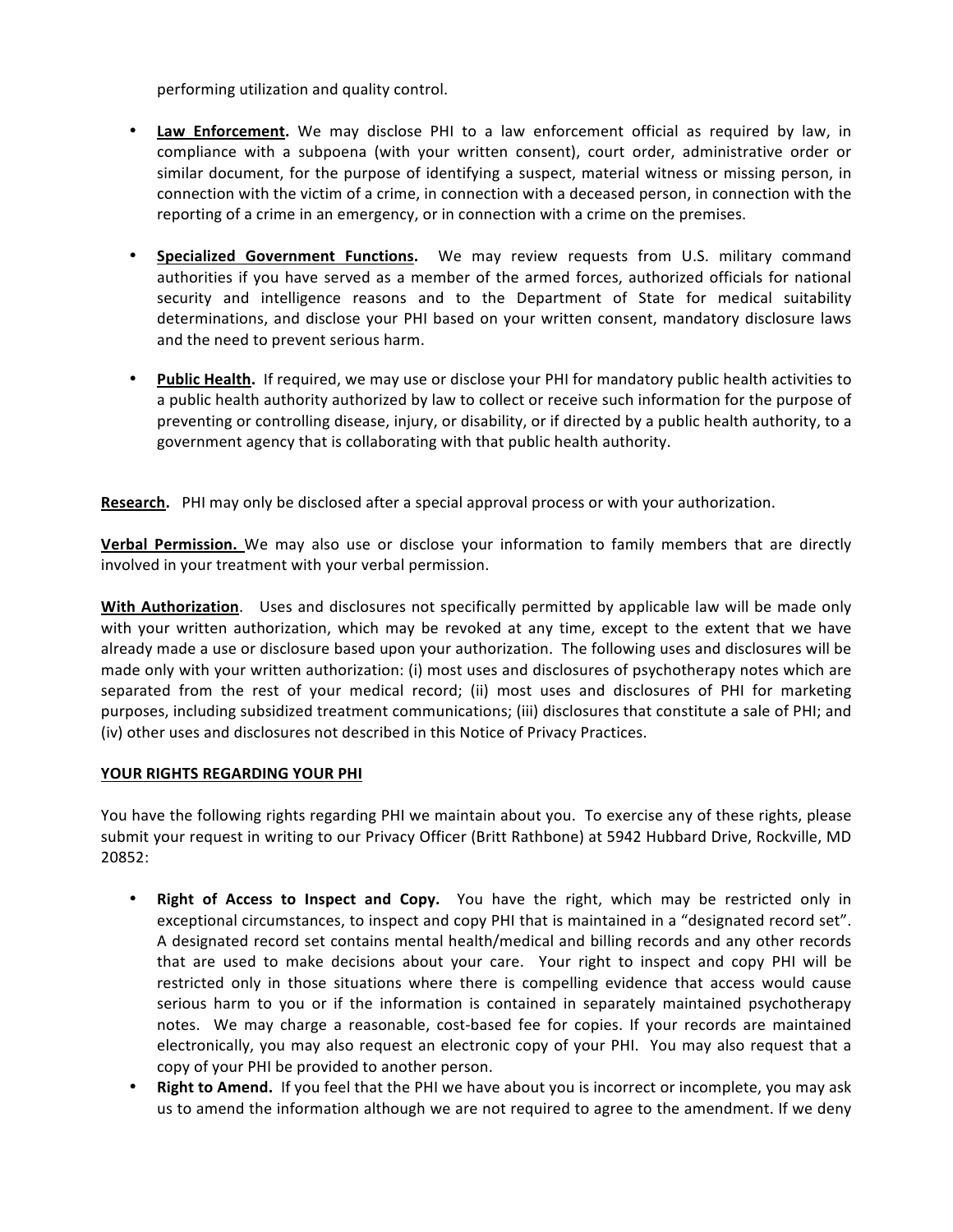your request for amendment, you have the right to file a statement of disagreement with us. We may prepare a rebuttal to your statement and will provide you with a copy. Please contact the Privacy Officer if you have any questions.

- **Right to an Accounting of Disclosures.** You have the right to request an accounting of certain of the disclosures that we make of your PHI. We may charge you a reasonable fee if you request more than one accounting in any 12-month period.
- Right to Request Restrictions. You have the right to request a restriction or limitation on the use or disclosure of your PHI for treatment, payment, or health care operations. We are not required to agree to your request unless the request is to restrict disclosure of PHI to a health plan for purposes of carrying out payment or health care operations, and the PHI pertains to a health care item or service that you paid for out of pocket. In that case, we are required to honor your request for a restriction.
- **Right to Request Confidential Communication.** You have the right to request that we communicate with you about health matters in a certain way or at a certain location. We will accommodate reasonable requests. We may require information regarding how payment will be handled or specification of an alternative address or other method of contact as a condition for accommodating your request. We will not ask you for an explanation of why you are making the request.
- **Breach Notification.** If there is a breach of unsecured PHI concerning you, we may be required to notify you of this breach, including what happened and what you can do to protect yourself.
- **Right to a Copy of this Notice.** You have the right to a copy of this notice.

*E-mail* and text messages are not considered confidential forms of communication. If you choose to *communicate* with your clinician/coach in that manner, you accept that the internet is not a confidential *form of communication.* 

### **COMPLAINTS**

If you believe we have violated your privacy rights, you have the right to file a complaint in writing with our Privacy Officer at 102 Garcia Lane, Rockville, MD 20850 or with the Secretary of Health and Human Services at 200 Independence Avenue, S.W. Washington, D.C. 20201 or by calling (202) 619-0257. We will not retaliate against you for filing a complaint.

The effective date of this Notice is December 2013.